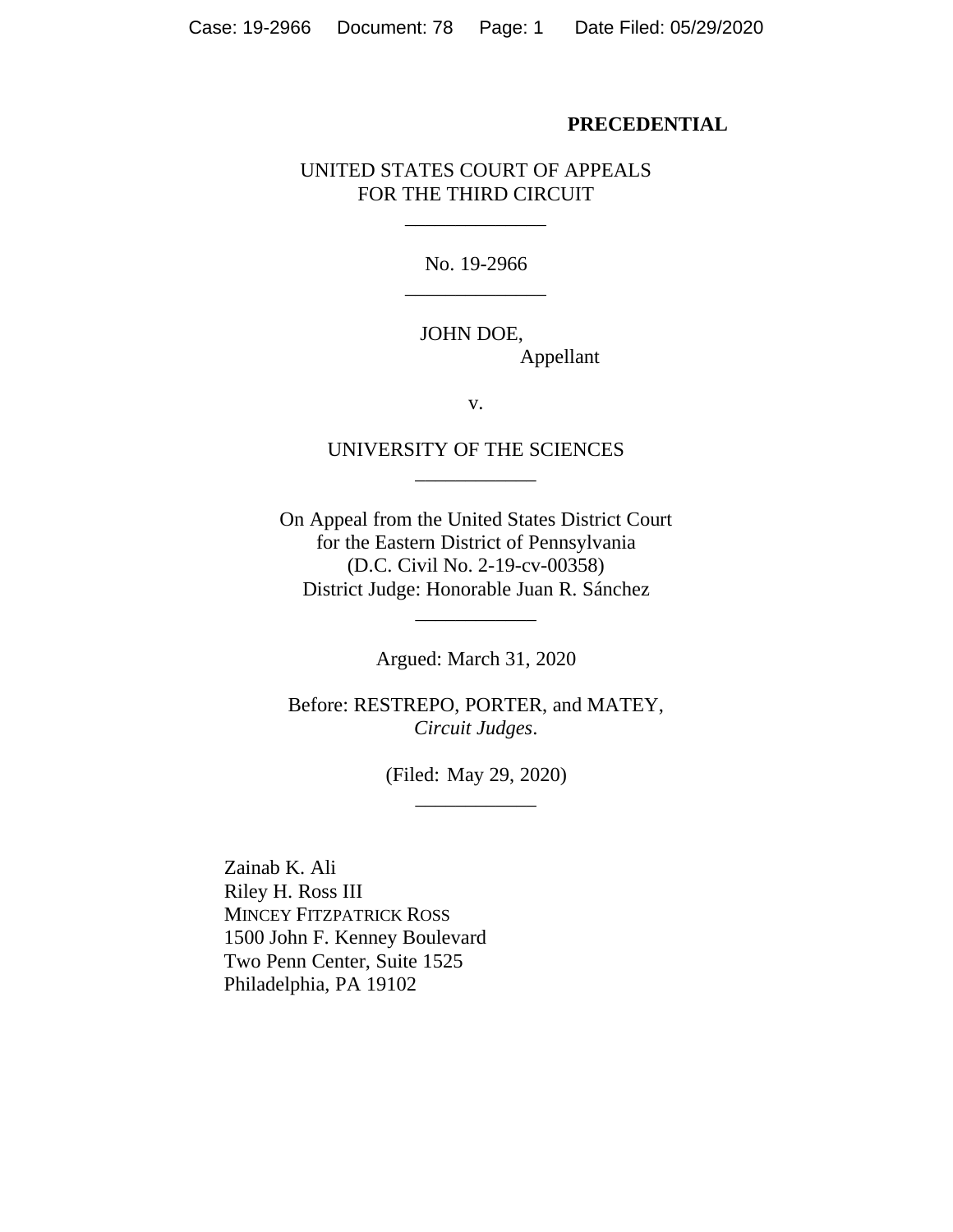Joshua A. Engel **[ARGUED]** ENGEL & MARTIN 4660 Duke Drive, Suite 101 Mason, OH 45040

*Counsel for Plaintiff-Appellant John Doe*

Leslie M. Greenspan **[ARGUED]** Joe H. Tucker, Jr. TUCKER LAW GROUP Ten Penn Center 1801 Market Street, Suite 2500 Philadelphia, PA 19103

> *Counsel for Defendant-Appellee University of the Sciences*

David A. Super Nancy Chi Cantalupo GEORGETOWN UNIVERSITY LAW CENTER 600 New Jersey Avenue, N.W., Suite 312 Washington, DC 20001

*Counsel for Amicus/Appellee Law Professors*

# OPINION OF THE COURT \_\_\_\_\_\_\_\_\_\_\_\_

\_\_\_\_\_\_\_\_\_\_\_\_

PORTER, *Circuit Judge*.

The University of the Sciences ("USciences") is a private college in Philadelphia, Pennsylvania. John Doe, a student at USciences, had completed nearly all the coursework required to earn a degree in biomedical science. Before Doe could finish his degree, two female students accused him of violating USciences's Sexual Misconduct Policy (the "Policy"). After investigating Doe, USciences concluded that he violated the Policy and expelled him.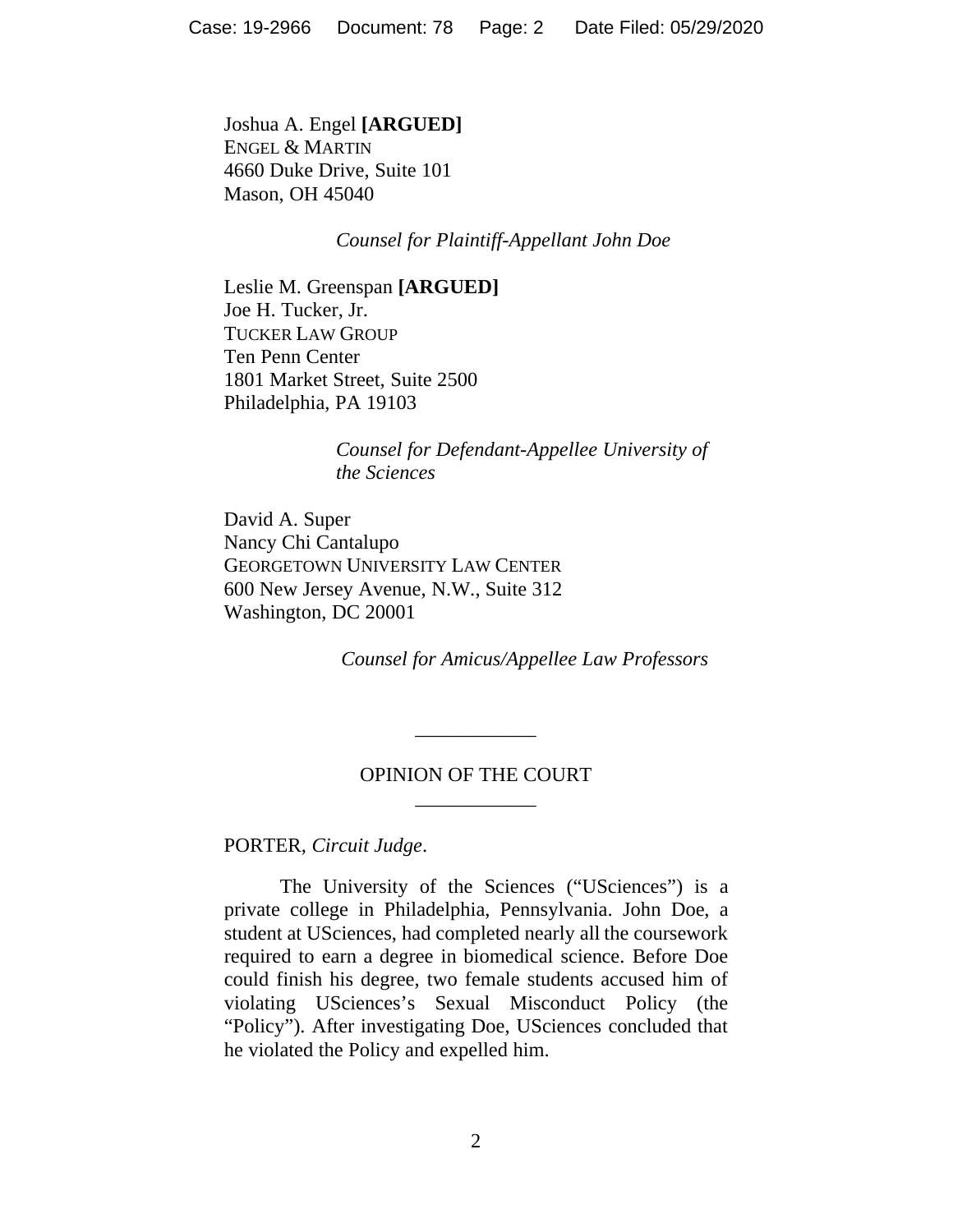Doe filed a lawsuit in the District Court alleging that USciences was improperly motivated by sex when it investigated and enforced the Policy against him. Doe also asserted that USciences breached its contract with him by failing to provide him the fairness promised to students under the Policy. The District Court dismissed Doe's complaint.

Doe's complaint contains plausible allegations supporting both claims. So we will reverse the District Court's order dismissing Doe's complaint.

# **I**

## **A**

USciences distributes to its students a series of policies governing disciplinary issues. These documents include the Student Handbook and the Policy, which USciences considers "companion documents." App. 191. The Student Handbook promises that USciences will "[e]ngag[e] in investigative inquiry and resolution of reports that are adequate, *reliable*, *impartial*, prompt, *fair* and *equitable*[.]" App. 149 (emphasis added). And the Student Handbook states that USciences will "[s]upport[ ] complainants and respondents equally[.]" *Id.*

The Policy specifically addresses allegations of sexual misconduct. Like the Student Handbook, the Policy makes the same promises about providing fairness to accused students. The Policy also includes substantive rules governing prohibited misconduct and procedures that outline the process for investigating and adjudicating alleged violations of the Policy.

**1**

The Policy forbids students from engaging in "prohibited conduct." App. 123. One form of prohibited conduct is sexual assault, which "consists of sexual contact and/or sexual intercourse that occurs without affirmative consent." *Id.* A student gives affirmative consent "through the demonstration of clear and coherent words or actions[ ] . . . indicat[ing] permission to engage in mutually agreed-upon sexual activity." App. 124.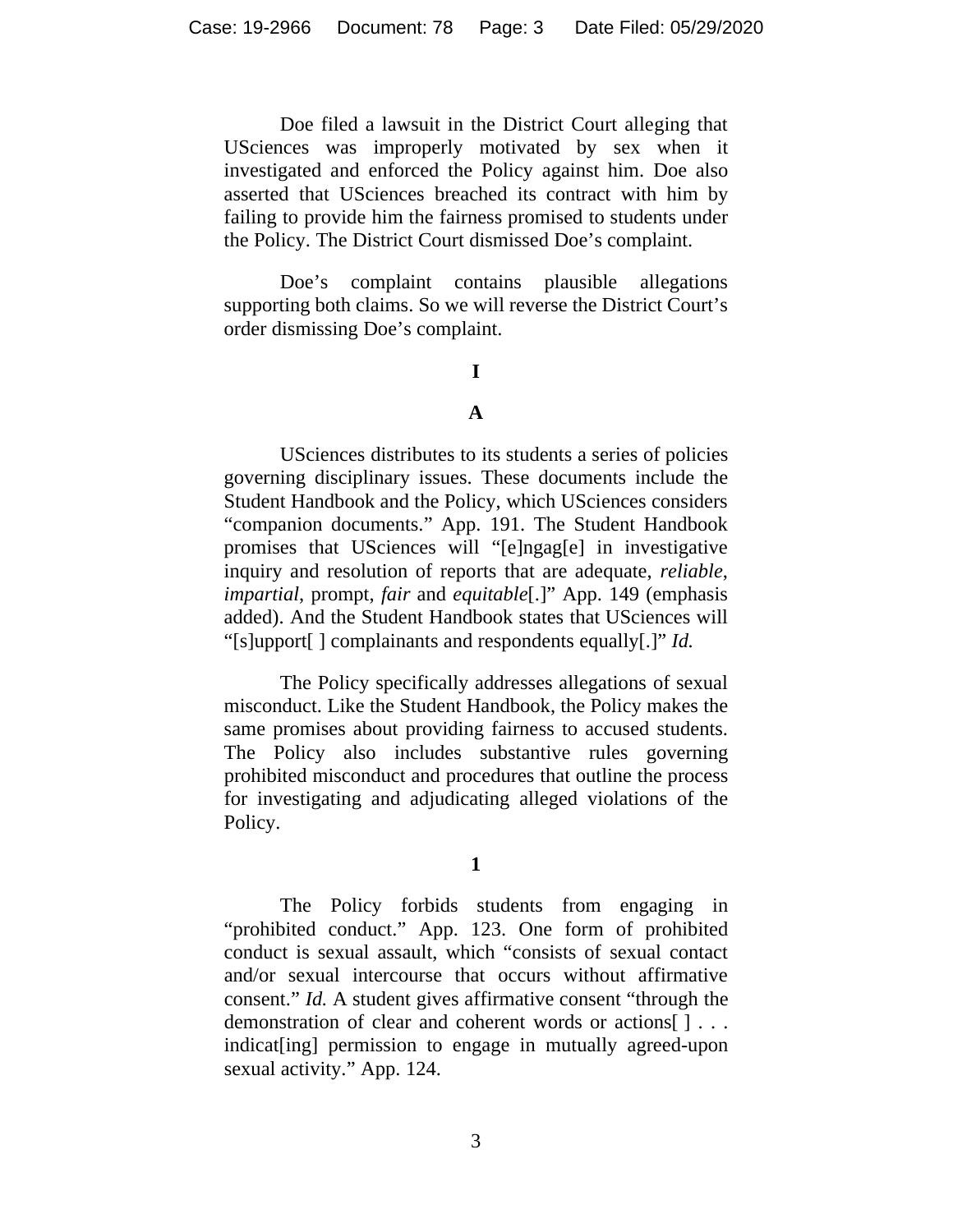The Policy states that certain circumstances may undermine a student's ability to give affirmative consent. For example, "[a]ffirmative consent cannot be gained by taking advantage of the incapacitation of another, where the person initiating sexual activity knew or reasonably should have known that the other was incapacitated." *Id.* Incapacitation occurs when "a person lacks the ability to make informed, rational judgments about whether or not to engage in sexual activity." *Id.* A student may become "incapacitated as a result of the consumption of alcohol or other drugs[.]" *Id.*

The Policy also forbids students from revealing confidential information after a formal investigation begins. The "consequences" for violating the confidentiality provision "may include suspension or dismissal from USciences, being barred from residing on campus, or being prohibited from participating in extracurricular activities, including varsity athletics." App. 142.

**2**

USciences "deem[s itself] to have had notice [of alleged sexual misconduct] if a responsible employee knew, or in the exercise of reasonable care should have known, about [sexual] misconduct." App. 128. A "responsible employee" is defined as "any employee who is required to share all reports of sexual misconduct with [USciences] administrative officials (i.e., Title IX Coordinator/Deputy Coordinator)." *Id.* The Title IX Coordinator is responsible for the "[o]versight of a prompt, fair, [and] equitable investigation and resolution process for reports of prohibited conduct at [USciences]." App. 122.

If the Title IX Coordinator decides to launch a formal investigation into alleged sexual misconduct, USciences employs the so-called "single-investigator model." Under that model, USciences hires an outside attorney to serve as an investigator. USciences then tasks the investigator with interviewing witnesses, gathering evidence, and determining the accused's culpability. USciences, however, does not offer the accused student, or the "respondent," a chance to crossexamine witnesses or the opportunity to participate in any sort of live, adversarial hearing in which he or she may put on a defense or otherwise challenge the investigator's findings.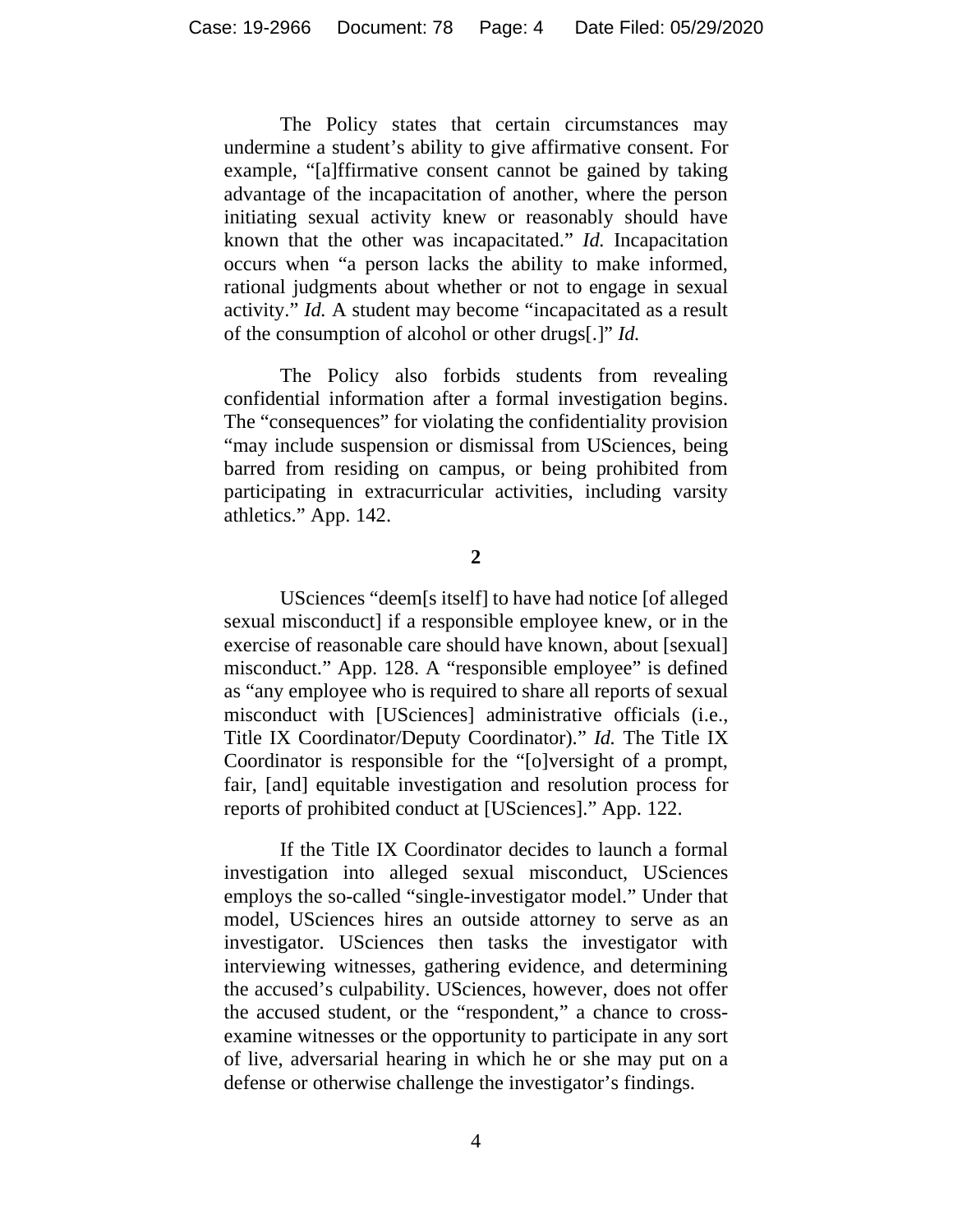If the investigator determines that the respondent violated the Policy, he or she will not make a recommendation on any sanctions. Instead, a three-person panel appointed by the Title IX Coordinator—the Title IX Administrative Panel will issue a letter detailing the sanctions imposed on the respondent.

The Policy permits certain appeals. For instance, a student may appeal if he "believes the decision regarding responsibility was in error[.]" App. 141. If the respondent timely files his appeal, the Title IX Coordinator "will convene a Title IX Appeals Panel," which is "a [three-person] panel of appropriately trained faculty and staff[.]" *Id.* The Title IX Appeals Panel "may request clarification on the facts from the investigator[ ]." *Id.* "If no merit is found," the panel "will notify the Title IX Coordinator that the [a]ppeal will not move forward." *Id.*

**B**

Two female students at USciences, Jane Roe 1 and Jane Roe 2, filed formal complaints alleging that Doe committed sexual misconduct in violation of the Policy. As for Doe's allegations about his encounter with Roe 1, she and Doe knew each other for more than a year as of the fall 2017 semester. At the time, Roe 1 had been in an "open relationship" with a student at a different university. App. 97. On November 3, 2017, Roe 1 and Doe discussed over Snapchat her desire for someone "to provide physical affection in the absence of her boyfriend." *Id.* Doe invited Roe 1 to his home, and she accepted his invitation. In doing so, Roe 1 understood that they may engage in sexual activity.

Roe 1 arrived at Doe's house between 11:00 p.m. and 12:00 a.m. Doe alleges that they engaged in consensual sexual intercourse and then fell asleep in Doe's bed. His complaint also states that, during the night, Roe 1 and Doe engaged in sexual intercourse at least two more times. Nine months later, in August 2018, Roe 1 and Witness 1, the president of Roe 1's sorority, reported to USciences that Doe sexually assaulted Roe 1. Specifically, Roe 1 alleged that all their sexual encounters on that night were consensual except for their last one, which she claimed was not consensual because Doe did not use a condom.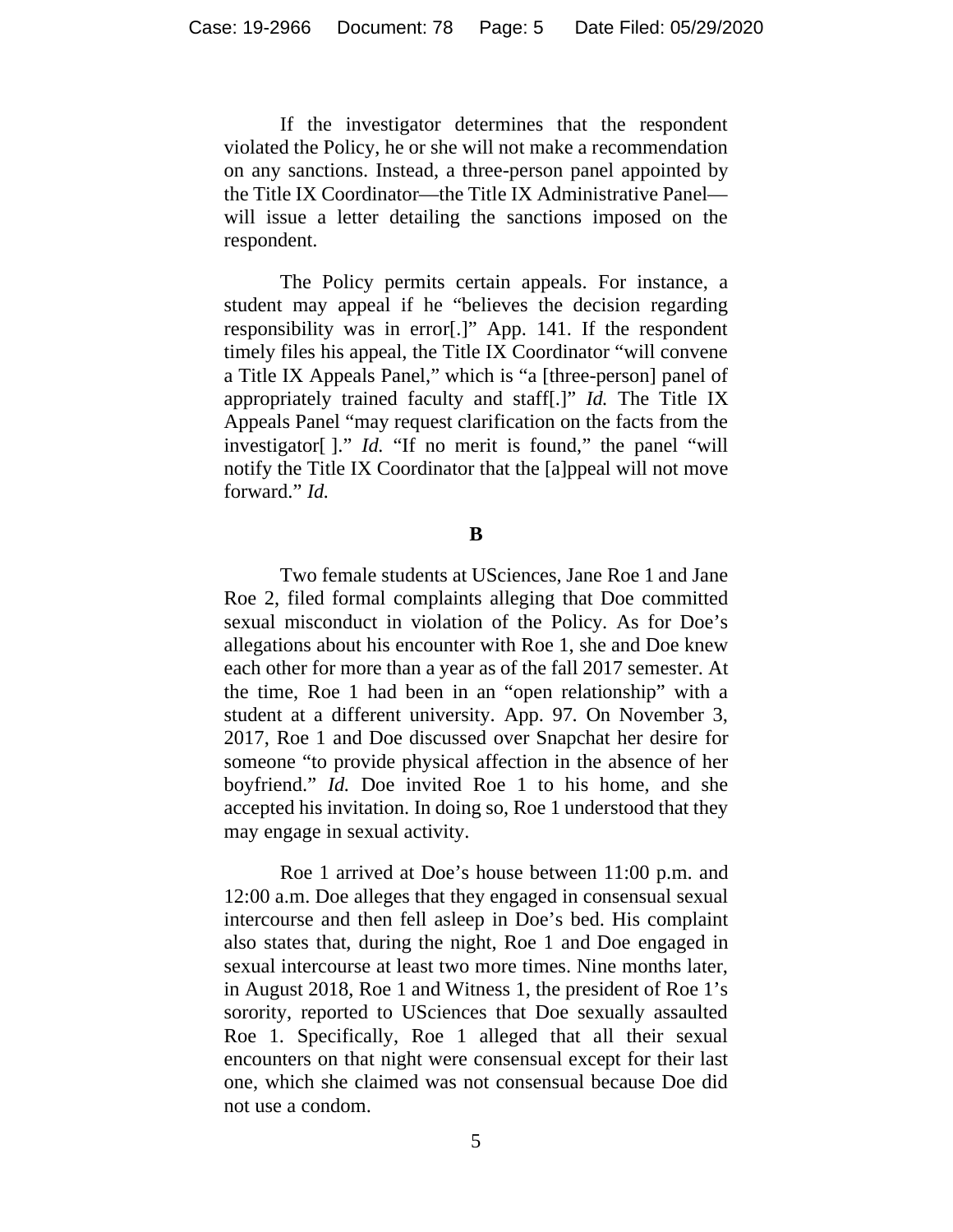As for Doe's allegations about his encounter with Roe 2, she and Doe had a "friends with benefits" relationship throughout the fall 2017 semester. App. 99. Over that time, they had consensual sexual intercourse about ten times, including after parties. At the beginning of the spring 2018 semester, Doe and his roommates hosted a party. Doe alleges that he asked Roe 2 if she wanted to come to the party and then spend the night with him; Roe 2 agreed. Roe 2 attended the party, and both Doe and Roe 2 consumed alcohol. Specifically, Roe 2 recalls drinking "three or four" cups of "juice," App. 212, a cocktail made of vodka and mixers. Doe recalls having three or four cups of beer and a cup of "juice." App. 251.

During the party, Roe 2 was elbowed on the dance floor, fell, and bloodied her nose. Doe tried to assist her. Afterwards, Doe asked Roe 2 if she wanted to lay down in his room and spend the night. Roe 2 agreed. Doe alleges that he and Roe 2 then went to his room, where they soon had sexual intercourse. Doe alleges that Roe 2 was "an active participant" and "fully engaged the entire time." App. 100. Seven months later, in August 2018, Roe 2 reported that Doe had sexually assaulted her during the party. She alleged that she passed out in Doe's bedroom and woke up to him having nonconsensual sexual intercourse with her.

## **C**

In his complaint, Doe alleges that USciences "permitted and encouraged" Roe 1 and Witness 1 to disclose confidential information about Roe 1's complaint "to find other women willing to make a complaint against" him. App. 98. Doe further alleges that, after Roe 1 reported him to USciences, she and Witness 1 "convinced" their sorority sister, Roe 2, to file her own complaint against him. App. 98–99. Within days, Roe 2 reported that Doe committed sexual assault during their January 2018 "hookup." App. 195.

A member of the Title IX Coordinator's team determined that if Roe 1's and Roe 2's allegations were true, then Doe would have violated the Policy. For that reason, the Title IX Coordinator gave Doe a Notice of Sexual Misconduct Investigation, which notified him that Roe 1 and Roe 2 had accused him of sexual assault. According to Doe's complaint, "the Notice did not provide [Doe] with any specifics about the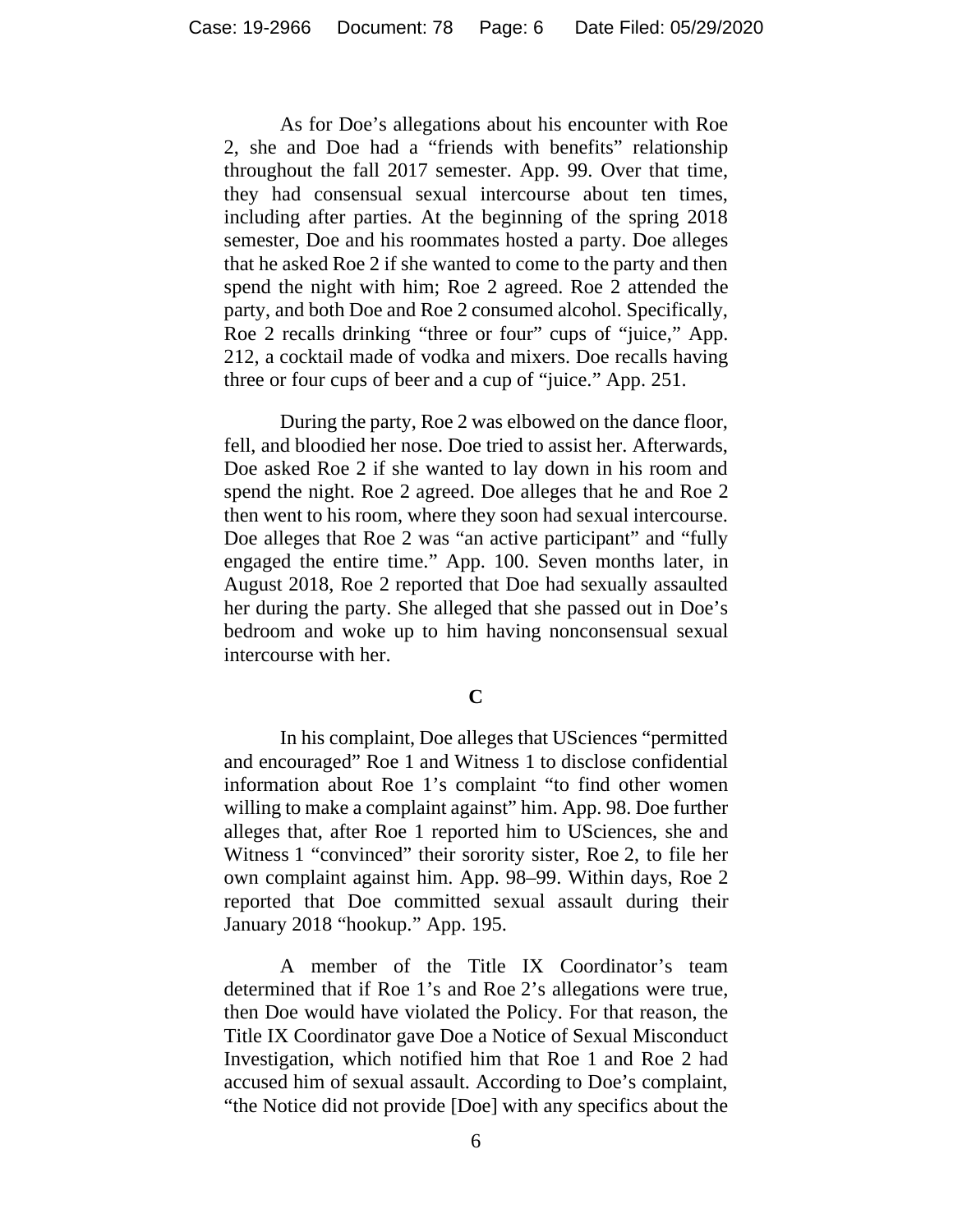allegations against him despite the fact that [USciences] possessed specific details about the allegations against [him]." App. 101.

USciences retained a Philadelphia attorney to serve as the investigator. The investigator interviewed Roe 1, Roe 2, Doe, and ten witnesses. She also conducted follow-up interviews with Roe 1, Roe 2, and Doe. After completing her investigation, the investigator credited the allegations made by Roe 1 and Roe 2 and concluded that Doe violated the Policy by engaging in sexual intercourse without Roe 1's or Roe 2's affirmative consent. A Title IX Administrative Panel expelled Doe. Doe appealed to a Title IX Appeals Panel, but it denied his appeal.

Doe then sued USciences. He alleges that USciences violated Title IX and breached its contract with him. The District Court dismissed Doe's complaint. He timely appealed.

## **II**

The District Court had subject-matter jurisdiction over Doe's case under 28 U.S.C. §§ 1331 and 1367. We have jurisdiction over Doe's appeal under 28 U.S.C. § 1291. And we exercise de novo review over the grant of a motion to dismiss. *Connelly v. Lane Constr. Corp.*, 809 F.3d 780, 786 n.2 (3d Cir. 2016).

To survive a motion to dismiss under Federal Rule of Civil Procedure 12(b)(6), a complaint must contain "a short and plain statement of the claim showing that the pleader is entitled to relief." Fed. R. Civ. P. 8(a)(2). The complaint must set forth enough factual allegations to "state a claim to relief that is plausible on its face." *Bell Atl. Corp. v. Twombly*, 550 U.S. 544, 570 (2007). A facially plausible claim is one that permits a reasonable inference that the defendant is liable for the misconduct alleged. *Ashcroft v. Iqbal*, 556 U.S. 662, 678 (2009). When assessing the merits of a Rule 12(b)(6) motion, we accept as true all factual allegations in the complaint and view those facts in the light most favorable to the non-moving party. *Umland v. PLANCO Fin. Servs., Inc.*, 542 F.3d 59, 64 (3d Cir. 2008).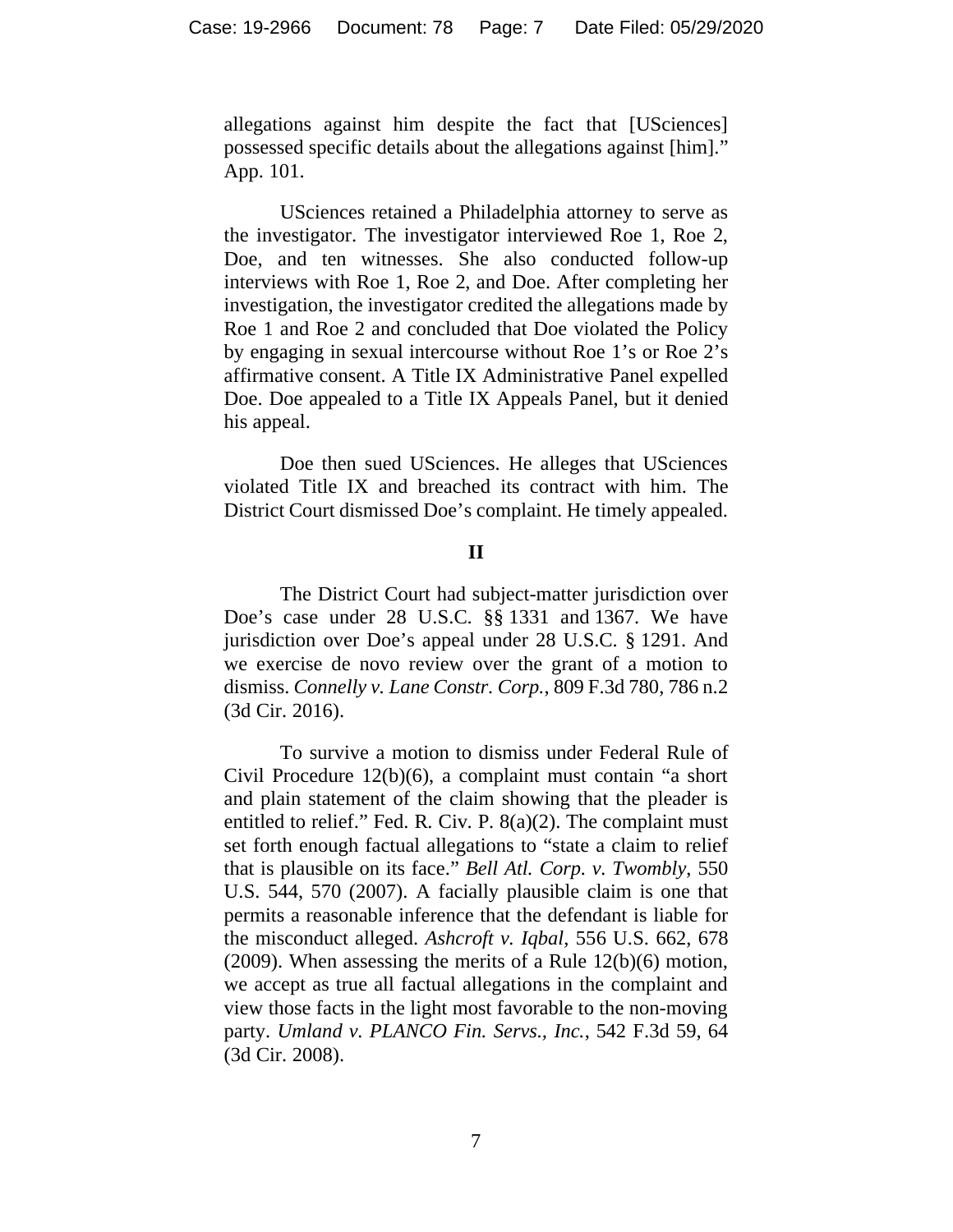"To decide a motion to dismiss, courts generally consider only the allegations contained in the complaint, exhibits attached to the complaint[,] and matters of public record." *Pension Benefit Guar. Corp. v. White Consol. Indus., Inc.*, 998 F.2d 1192, 1196 (3d Cir. 1993). In addition, "a document integral to or explicitly relied upon in the complaint may be considered without converting the motion to dismiss into one for summary judgment." *In re Burlington Coat Factory Sec. Litig.*, 114 F.3d 1410, 1426 (3d Cir. 1997) (internal quotation marks, citation, and emphasis omitted). Because the investigator's report, which USciences attached to its motion to dismiss, is integral to Doe's complaint, we may consider the report.

### **III**

Title IX of the Education Amendments of 1972 states that "[n]o person . . . shall, on the basis of sex, be excluded from participation in, be denied the benefits of, or be subjected to discrimination under any education program or activity receiving [f]ederal financial assistance[.]" 20 U.S.C. § 1681(a). "Because Title IX prohibits . . . subjecting a person to discrimination on account of sex, it is understood to bar the imposition of university discipline [when sex] is a motivating factor in the decision to discipline." *Doe v. Columbia Univ.*, 831 F.3d 46, 53 (2d Cir. 2016) (internal quotation marks, alteration, and citation omitted). No one disputes that USciences receives federal financial assistance under Title IX and that, by expelling Doe, it "excluded [him] from participation in [or] denied [him] the benefits of . . . [an] education program." *See* 20 U.S.C. § 1681(a).

Some Courts of Appeals have examined Title IX claims using the doctrinal framework announced by the Second Circuit in *Yusuf v. Vassar College*, 35 F.3d 709 (2d Cir. 1994). [1](#page-7-0) *Yusuf* recognized two theories under which one may allege a

<span id="page-7-0"></span><sup>1</sup> *See, e.g.*, *Doe v. Valencia Coll.*, 903 F.3d 1220, 1236 (11th Cir. 2018); *Doe v. Baum*, 903 F.3d 575, 585 (6th Cir. 2018); *Doe v. Trs. of Boston Coll.*, 892 F.3d 67, 90–91 (1st Cir. 2018); *Plummer v. Univ. of Houston*, 860 F.3d 767, 777 (5th Cir. 2017); *cf. Austin v. Univ. of Oregon*, 925 F.3d 1133, 1138 (9th Cir. 2019).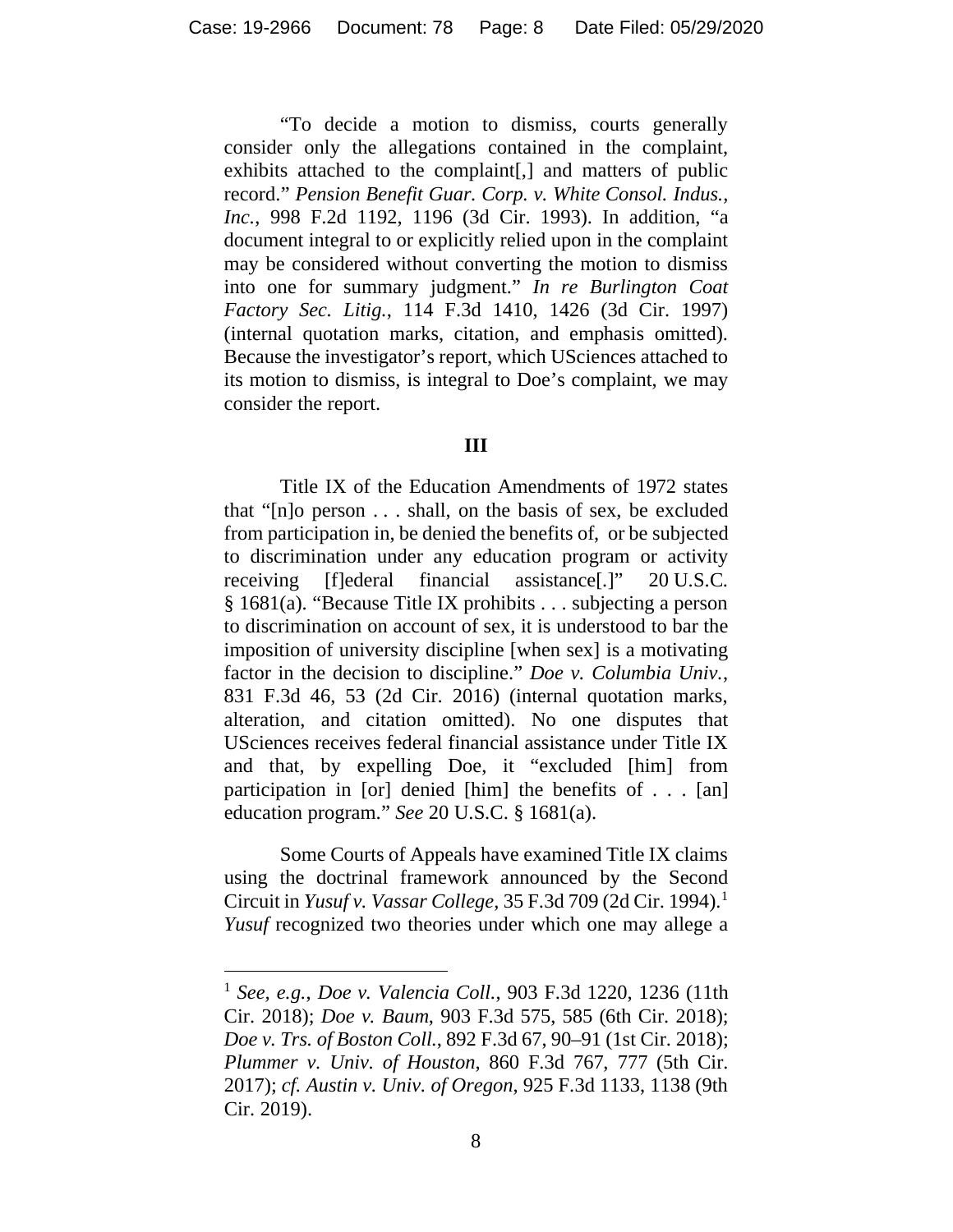Title IX violation: erroneous outcome and selective enforcement. *Id.* at 715. The Sixth Circuit added two additional theories: deliberate indifference and archaic assumptions. *Doe v. Miami Univ.*, 882 F.3d 579, 589 (6th Cir. 2018). In *Doe v. Purdue University*, 928 F.3d 652 (7th Cir. 2019), the Seventh Circuit observed that "[a]ll of these [theories] simply describe ways in which a plaintiff might show that sex was a motivating factor in a university's decision to discipline a student." *Id.* at 667. Ultimately, the Seventh Circuit "ask[ed] the question more directly: do the alleged facts, if true, raise a plausible inference that the university discriminated against [the student] 'on the basis of sex'?" *Id.* at 667–68.

We agree with the Seventh Circuit and "see no need to superimpose doctrinal tests on the [Title IX] statute." *See id.* at 667. Thus, we adopt the Seventh Circuit's straightforward pleading standard and hold that, to state a claim under Title IX, the alleged facts, if true, must support a plausible inference that a federally-funded college or university discriminated against a person on the basis of sex. Although parties are free to characterize their claims however they wish, this standard hews most closely to the text of Title IX. *See* 20 U.S.C.  $§ 1681(a).$ 

Doe's complaint contains plausible allegations supporting the reasonable inference that USciences discriminated against him on account of his sex. His allegations fit into two categories. First, Doe alleges that USciences yielded to external pressure when implementing and enforcing the Policy. Second, he alleges that sex was a motivating factor in USciences's investigation and decision to impose discipline.

To begin, Doe plausibly contends that USciences, in its implementation and enforcement of the Policy, succumbed to pressure from the federal government. Doe alleges that, after the United States Department of Education ("DoEd") issued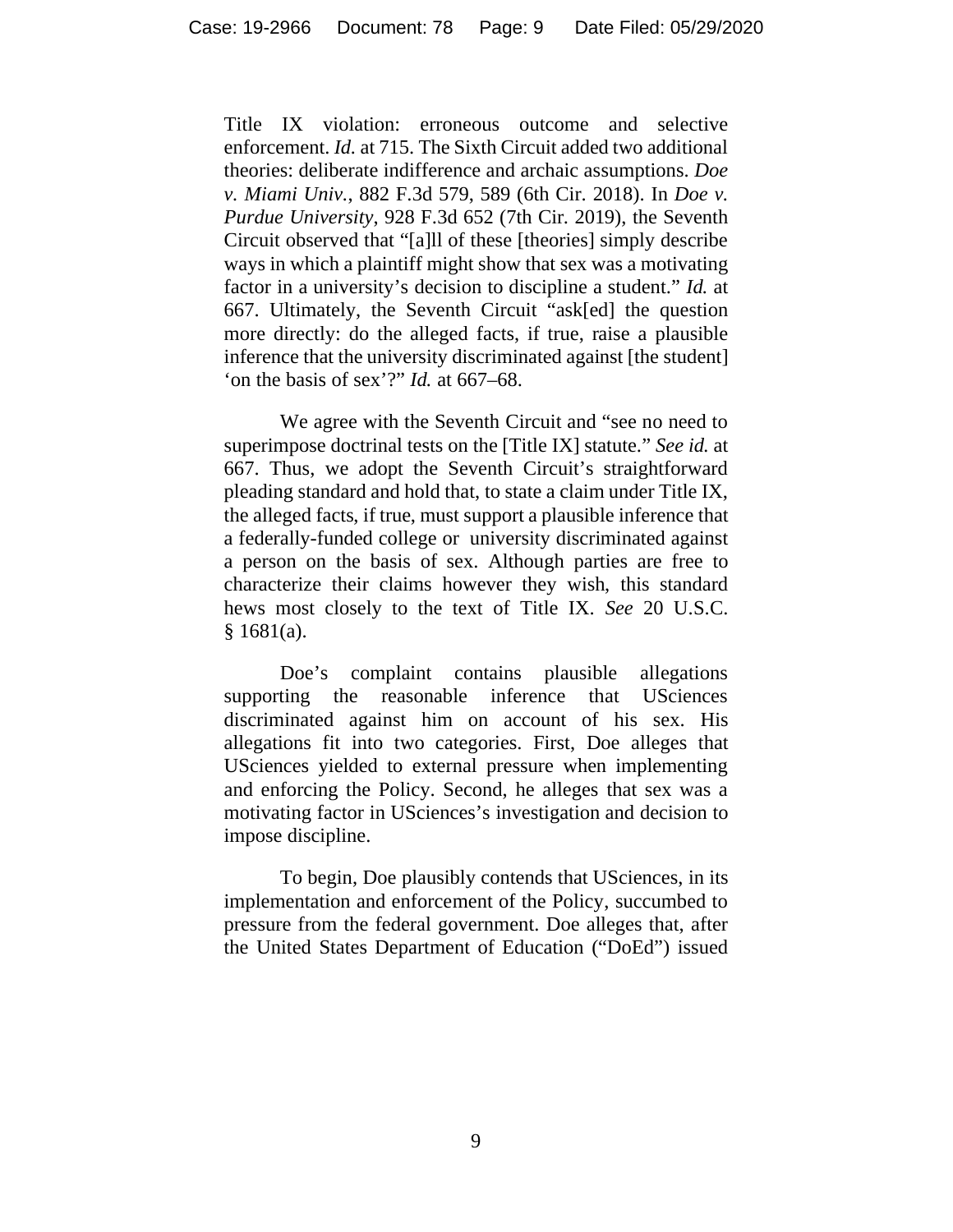the [2](#page-9-0)011 Dear Colleague Letter,<sup>2</sup> USciences "limited procedural protections afforded to male students like [Doe] in sexual misconduct cases." App. 96. He further alleges that USciences, "encouraged by federal officials, has instituted solutions to sexual violence against women that abrogate the civil rights of men and treat men differently than women." App. 109.

The 2011 Dear Colleague Letter "ushered in a more rigorous approach to campus sexual misconduct allegations." *Purdue Univ.*, 928 F.3d at 668. Three of our sister circuits have found that alleged university overreaction to DoEd or other public pressure is relevant to alleging a plausible Title IX discrimination claim. *See id.* at 668–69; *Doe v. Baum*, 903 F.3d 575, 586 (6th Cir. 2018); *Miami Univ.*, 882 F.3d at 594; *Columbia Univ.*, 831 F.3d at 58. Like our colleagues on the Sixth and Seventh Circuits, we also recognize that allegations about pressure from DoEd and the 2011 Dear Colleague Letter cannot alone support a plausible claim of Title IX sex discrimination. *See Purdue Univ.*, 928 F.3d at 669 ("That said, the letter, standing alone, is obviously not enough to get [the plaintiff] over the plausibility line." (citation omitted)); *Baum*, 903 F.3d at 586 (noting that pressure from DoEd "alone is not enough to state a claim that the university acted with bias in this particular case").

Doe also claims that USciences was improperly motivated by sex when it investigated him but chose not to investigate three female students who allegedly violated the Policy: Roe 2, Roe 1, and Witness 1. As for Roe 2, Doe alleges that USciences "[e]ngaged in selective investigation and enforcement of [its] policies by failing to consider [Doe's] alcohol consumption and whether [Roe] 2 should have been charged with violations of [the Policy] if [Doe] was intoxicated when they had sex[.]" App. 104. According to the investigator's report, Roe 2 and Doe consumed between three

<span id="page-9-0"></span><sup>2</sup> *See* United States Department of Education, Office of the Assistant Secretary for Civil Rights, Dear Colleague Letter (2011),

https:/www2.ed.gov/print/about/offices/list/ocr/letters/colleag ue-201104.html.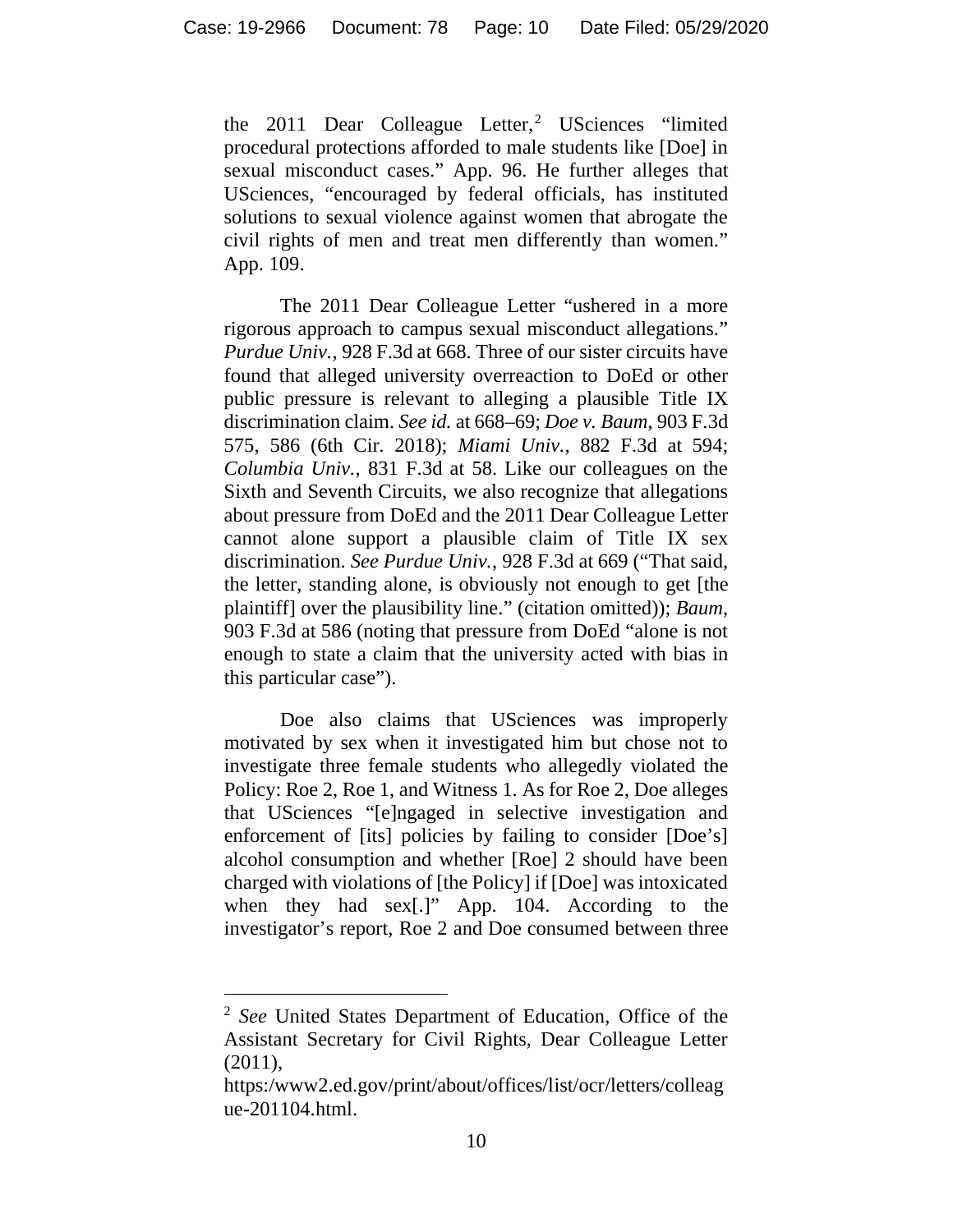and five drinks each.[3](#page-10-0) Doe further alleges that "[a]lthough both [he] and [Roe] 2 had been drinking [during the party], [USciences] identified [Doe] as the initiator of sexual activity, notwithstanding the comparable intoxication of both participants." App. 110.<sup>[4](#page-10-1)</sup>

Drawing all reasonable inferences in the light most favorable to Doe, as we must at this stage, it is plausible that, as he alleges, sex was a motivating factor in USciences's investigation and decision to expel him. Under the Policy, USciences considers itself to have notice of potential sexual misconduct whenever a responsible employee knows or reasonably should know about the misconduct. *See* App. 133, 134, 137. And even though USciences never investigated Roe 2, Doe plausibly alleges that, at the latest, USciences had notice that she may have violated the Policy when the investigator submitted her report to the Title IX coordinator. *See Miami Univ*., 882 F.3d at 596.

<span id="page-10-0"></span><sup>&</sup>lt;sup>3</sup> The District Court erred when it noted that it was "skeptical" of Doe's claim "because it appears to flow from a faulty premise—namely, the consumption of *any* alcohol renders a person unable to give affirmative consent under the" Policy. App. 16. Doe's argument does not "flow from a faulty premise," but from his allegations and the reasonable inferences that can be drawn from them. By indulging its skepticism, the District Court misapplied the familiar standard that governs motions to dismiss under Rule 12(b)(6). To the contrary, the District Court should have viewed the allegations in Doe's complaint in the light most favorable to him and drawn all reasonable inferences from those allegations in his favor. *See Ashcroft v. Iqbal*, 556 U.S. 662, 678 (2009); *Umland v. PLANCO Fin. Servs., Inc.*, 542 F.3d 59, 64 (3d Cir. 2008).

<span id="page-10-1"></span><sup>&</sup>lt;sup>4</sup> Doe initially told the investigator that his sexual encounter with Roe 2 was mutually consensual. *See, e.g.*, App. 252 ("[Doe] state[d] that [Roe 2] fully participated in the sex and he had no doubt about her consent."). But under the Policy, Doe's allegation that he and Roe 2 were comparably intoxicated undermined his ability to give affirmative consent, just as it impaired hers. *See Doe v. Miami Univ.*, 882 F.3d 579, 596 (6th Cir. 2018).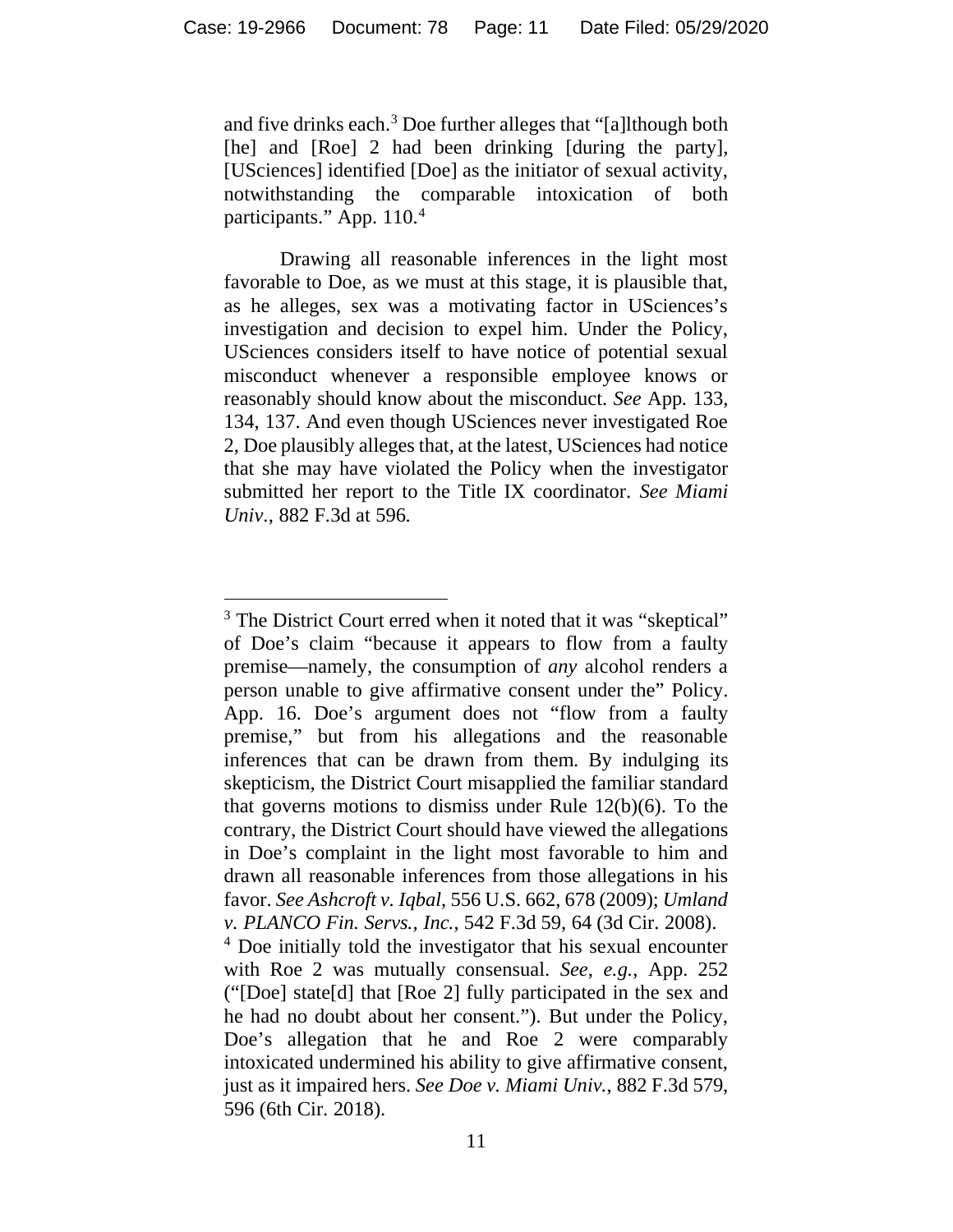Doe also contends that USciences was motivated by sex when it chose not to investigate Roe 1 and Witness 1—both female students—despite having notice that both allegedly violated the Policy. In his complaint, Doe alleges that Roe 1 and Witness 1 breached the Policy's confidentiality provision by colluding with each other about the investigation. Under the Policy, "[i]f it is determined that anyone involved in a report or complaint either as a complainant, respondent[,] or witness[] colluded or shared information with another, sanctions may be imposed by USciences." App. 142. According to Doe's complaint, Roe 1 and Witness 1 "disclose[d] information about [Roe] 1's complaint . . . in an effort to find other women willing to make a complaint against" him. App. 98. And Doe alleges that USciences knew that Roe 1 and Witness 1 violated the Policy because USciences "permitted and encouraged" them to disclose confidential information in order to recruit Roe 2 to file a complaint against him. *Id.*

Doe plausibly alleges that USciences enforced the Policy against him alone because of his sex. In *Baum*, the court found that the plaintiff stated a viable claim because, "[w]hen viewing th[e] evidence in the light most favorable to [the accused student], . . . one plausible explanation is that the [b]oard discredited all males, including [the accused student], and credited all females, including [the accuser], because of [sex] bias." 903 F.3d at 586. Doe's allegations of sexmotivated investigation and enforcement are like the plausible allegations in *Baum*. And when Doe's allegations about selective investigation and enforcement are combined with his allegations related to pressure applied by the 2011 Dear Colleague Letter, we conclude that he states a plausible claim of sex discrimination. *See Purdue*, 928 F.3d at 668–70; *Baum*, 903 F.3d at 586–87. For these reasons, we will reverse the District Court's order dismissing Doe's Title IX claim.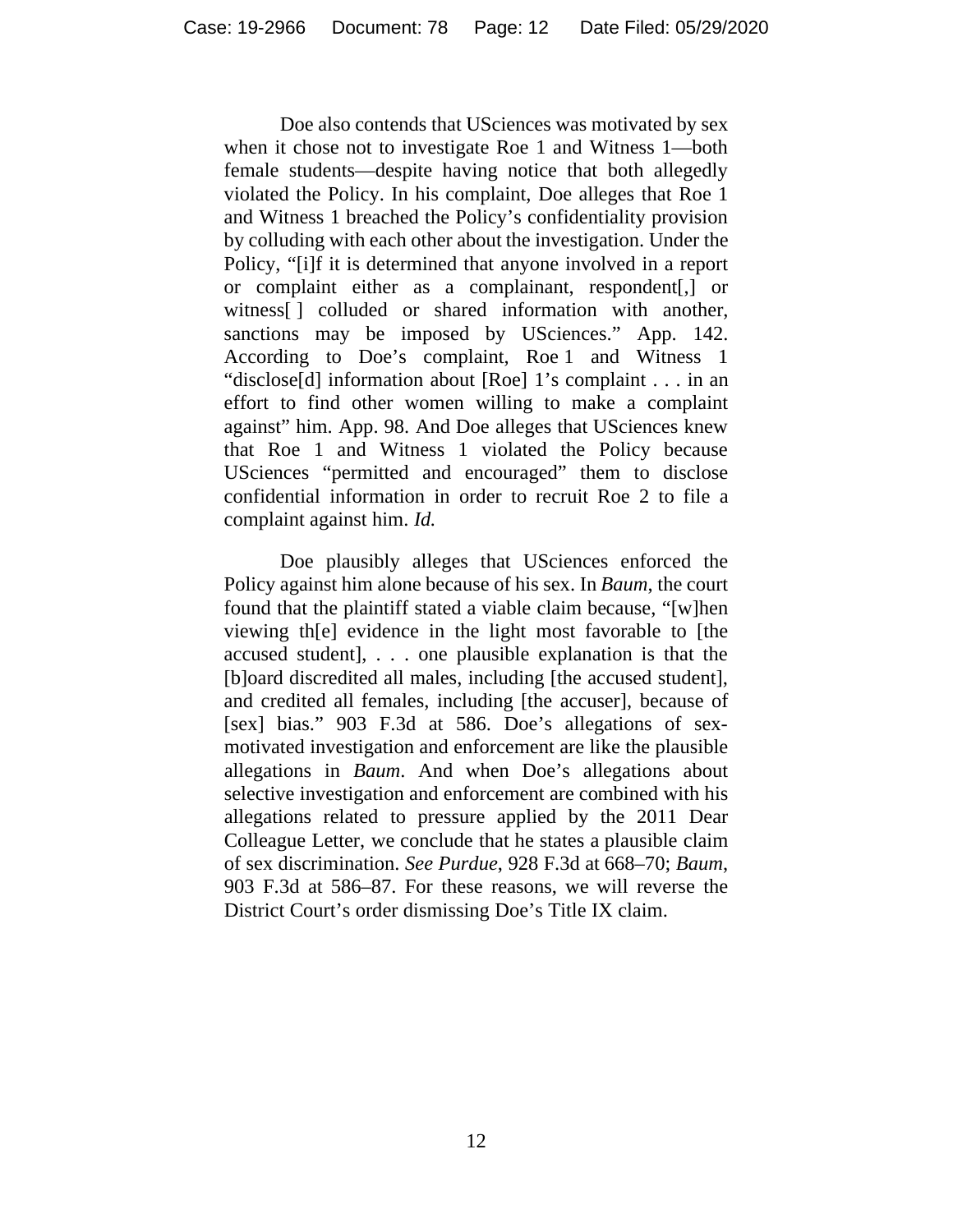### **IV**

Next, we turn to Doe's breach-of-contract claim. Under Pennsylvania law,<sup>[5](#page-12-0)</sup> "three elements are necessary to plead a cause of action for breach of contract: (1) the existence of a contract, including its essential terms[;] (2) a breach of the contract; and[ ] (3) resultant damages." *Meyer, Darragh, Buckler, Bebenek & Eck, P.L.L.C. v. Law Firm of Malone Middleman, P.C.*, 137 A.3d 1247, 1258 (Pa. 2016) (citation omitted). The parties do not dispute that the relationship between USciences and Doe is contractual. *See Barker v. Trs. of Bryn Mawr Coll.*, 122 A. 220, 221 (Pa. 1923). Likewise, USciences does not dispute that, if it breached its contract with Doe, that breach would have caused damages. Thus, we focus our analysis on whether USciences breached a duty imposed by its contract with Doe. As explained below, we conclude that Doe states a plausible breach-of-contract claim.

### **A**

In the Student Handbook, USciences promises all students that it will "[e]ngag[e] in investigative inquiry and resolution of reports that are adequate, reliable, impartial, prompt, fair and equitable[.]" App. 149. USciences also promises in the Student Handbook to "[s]upport[ ] complainants and respondents equally[.]" *Id.* USciences makes these same promises in the companion Policy. App. 168. The Policy also tasks the Title IX Coordinator with the responsibility of overseeing "a prompt, fair, [and] equitable investigation and resolution process for reports of prohibited conduct at [USciences]." App. 122. And the Student Handbook states that "[p]rocedures and rights in student conduct [proceedings] are conducted with fairness to all, but do not include all of the same protections afforded by the courts." App. 150.

<span id="page-12-0"></span><sup>&</sup>lt;sup>5</sup> The parties assume that Pennsylvania contract-interpretation principles govern their contract, and we agree. *See, e.g., In re Remicade (Director Purchaser) Antitrust Litig.*, 938 F.3d 515, 523 n.5 (3d Cir. 2019) (interpreting a collective bargaining agreement under New Jersey law because the parties assumed New Jersey law applied).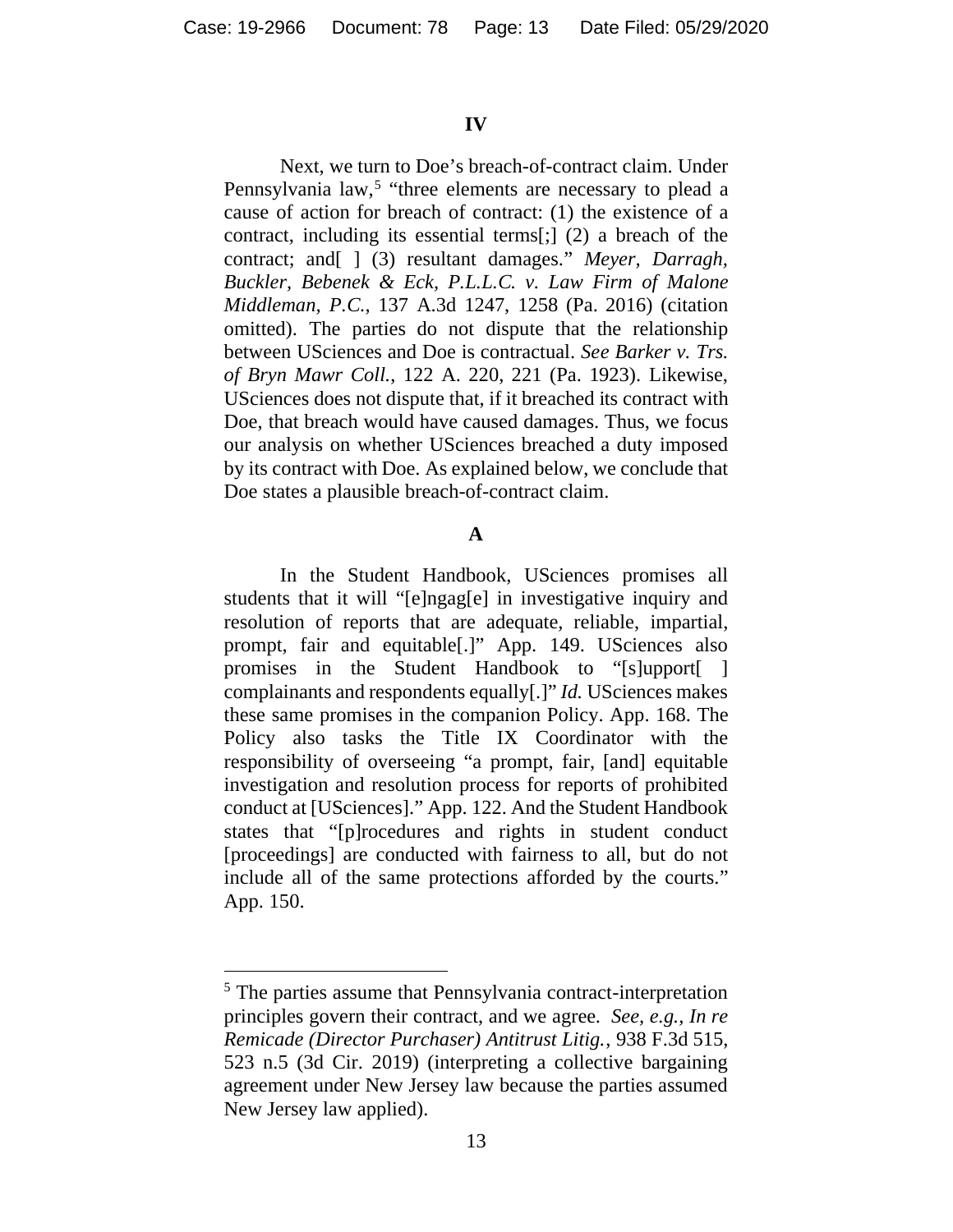USciences contends that the fairness promised in the Student Handbook and the Policy consists of the procedures provided by those documents. USciences essentially argues that because it provided some procedural protections in the Policy, Doe was treated fairly. We disagree. "[I]n determining the intent of the contracting parties, all provisions in the agreement will be construed together and *each will be given effect*." *LJL Transp., Inc. v. Pilot Air Freight Corp.*, 962 A.2d 639, 647–48 (Pa. 2009) (emphasis added) (citation omitted). Nowhere in either the Policy or the Student Handbook is fairness defined, let alone explicitly defined as the procedural protections contained in the Student Handbook and the Policy. Because the fairness promised in the Student Handbook and the Policy must "be given effect," *see id.*, we reject USciences's circular argument.

### **B**

Given that neither the Student Handbook nor the Policy defines fairness, we must construe that promise as a matter of contract interpretation. "When interpreting a contract, the court's paramount goal is to ascertain and give effect to the intent of the parties as reasonably manifested by the language of their written agreement." *Halpin v. LaSalle Univ.*, 639 A.2d 37, 39 (Pa. Super. Ct. 1994) (citations omitted). When "the contract evidences care in its preparation, it will be presumed that [the contract's] words were employed deliberately and with intention. In determining what the parties intended by their contract, the law must look to what they clearly expressed. Courts in interpreting a contract do not assume that its language was chosen carelessly." *Steuart v. McChesney*, 444 A.2d 659, 662 (Pa. 1982) (internal quotation marks and citations omitted).

The plain meaning of the word "fair" is "just, unbiased, equitable, legitimate, in accordance with rules." *See Fair*, The Concise Oxford Dictionary 347 (7th ed. 1982). Here, the fairness promised by the Student Handbook and the Policy relates to procedural protections for students accused of sexual misconduct, and Doe alleges that he did not receive a "fair and impartial hearing." App. 114. In this context, a "fair hearing" or "fair process" "is a term of art used to describe a 'judicial or administrative hearing conducted in accordance with due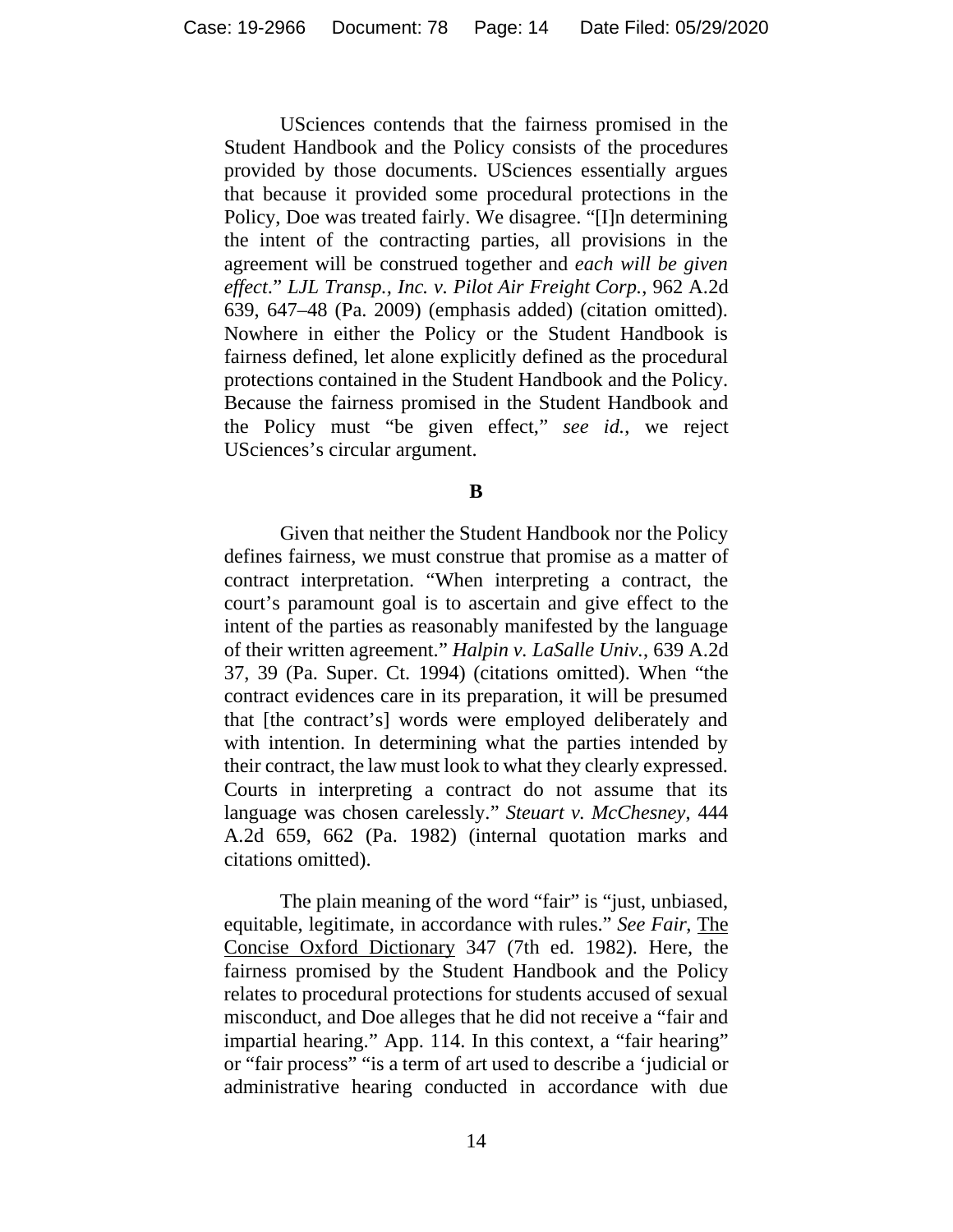process.'" *Wojchowski v. Daines*, 498 F.3d 99, 102 n.5 (2d Cir. 2007) (quoting *Fair hearing*, Black's Law Dictionary 738 (8th ed. 1999)).

Doe's allegations of unfairness arise in a breach-ofcontract claim between two private parties—a private university and one of its students. Under those circumstances, courts are sometimes chary about reviewing too closely the manner in which a private university chooses to investigate and discipline its students. That is especially appropriate for matters uniquely within the institution's province, such as academic integrity or faculty development and discipline. *See, e.g.*, *Reardon v. Allegheny Coll.*, 926 A.2d 477, 480 n.2 (Pa. Super. Ct. 2007) (discussing *Murphy v. Duquesne Univ. of the Holy Ghost*, 777 A.2d 418 (Pa. 2001)); *Boehm v. Univ. of Pa. Sch. of Veterinary Med.*, 573 A.2d 575, 579–82 (Pa. Super. Ct. 1990).

This is not such a case. The investigation and fair adjudication of alleged criminal activity like sexual assault is not uniquely within the province of colleges and universities. Yet accused "students have a substantial interest at stake when it comes to school disciplinary hearings for sexual misconduct," *Baum*, 903 F.3d at 582, because the consequences are potentially dire and permanent: "[a] finding of responsibility for a sexual offense can have a 'lasting impact' on a student's personal life, in addition to his 'educational and employment opportunities,' especially when the disciplinary action involves a long-term suspension." *Miami Univ.*, 882 F.3d at 600 (citation omitted). Under the Policy, for example, students accused of sexual misconduct face grave consequences, including a suspension of up to two years or—as in Doe's case—permanent expulsion.

Moreover, this case and others like it differ from garden-variety breach-of-contract disputes involving colleges and universities because of the impact of the 2011 Dear Colleague Letter and colleges' and universities' reactions to it. Although the 2011 Dear Colleague Letter was provided as "guidance," DoEd backed it up by investigating alleged noncompliance. An official from DoEd's Office of Civil Rights ("OCR") warned that "[s]ome schools still are failing their students by responding inadequately to sexual assaults on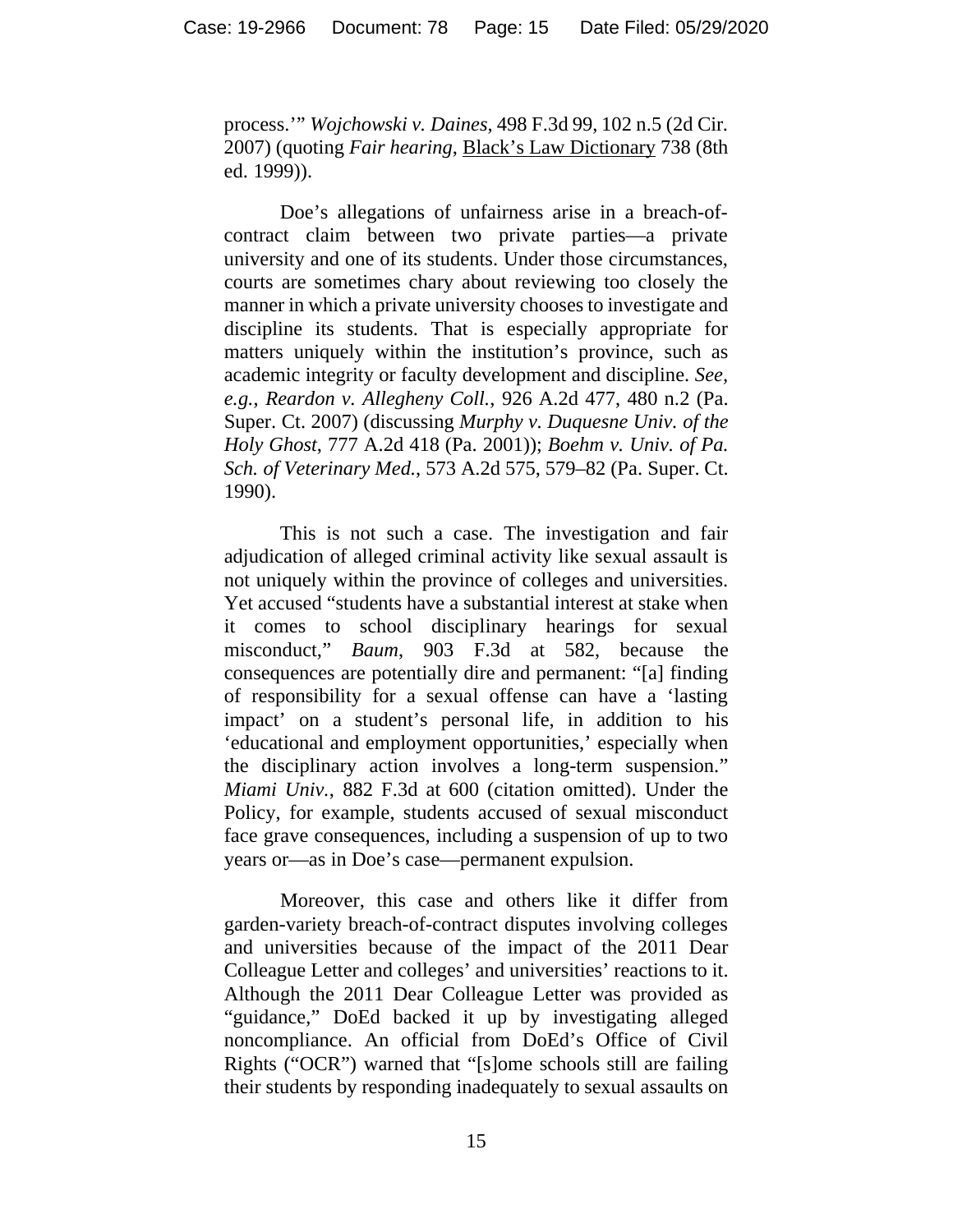campus. For those schools, my office [in DoEd] and [the] Administration have made it clear that the time for delay is over." *Purdue Univ.*, 928 F.3d at 668 (citing Examining Sexual Assault on Campus, Focusing on Working to Ensure Student Safety, Hearing Before the S. Comm. on Health, Educ., Labor, and Pensions, 113th Cong. 7 (2014) (statement of Catherine Lhamon, Assistant Secretary for Civil Rights, U.S. Dep't of Educ.)). That official cautioned that OCR was "committed to using all its tools to ensure that all schools comply with [T]itle IX so campuses will be safer for students across the country." *Id.* To ensure compliance, OCR put all of "a school's federal funding . . . at risk if [the school] could not show that it was vigorously investigating and punishing sexual misconduct." *Id.*; *see also Baum*, 903 F.3d at 586; *Miami Univ.*, 882 F.3d at 594. In another context, the Supreme Court has described the total withdrawal of federal funding as "economic dragooning" and "a gun to the head." *Nat'l Fed'n of Indep. Bus. v. Sebelius*, 567 U.S. 519, 581, 582 (2012). Similarly, for most colleges and universities, the loss of federal funds would be ruinous.<sup>[6](#page-15-0)</sup>

Doe's complaint focuses on this background. He alleges that, after the 2011 Dear Colleague Letter issued, "educational institutions like [USciences] limited procedural protections afforded to . . . students like [Doe] in sexual misconduct cases." App. 96. And he claims that, although the 2011 Dear Colleague Letter was rescinded before his investigation and expulsion, USciences kept in place the policies enumerated in that letter. In related contexts, Courts of Appeals have carefully considered allegations of unfairness against colleges or universities that were allegedly intimidated by the 2011 Dear Colleague Letter and associated threats of litigation or DoEd

<span id="page-15-0"></span><sup>&</sup>lt;sup>6</sup> "Although the [2011 Dear Colleague Letter] was fashioned as a guidance document that itself did not impose any new binding legal obligations, OCR initiated investigations into dozens of schools for noncompliance with Title IX, utilizing interpretations and requirements specified only in the [2011 Dear Colleague Letter]. The explicit threat was (and remains) to terminate all federal funding—upon which virtually all institutions of higher education significantly rely—if schools did not change their policies and disciplinary procedures to comply." Jacob Gersen & Jeannie Suk, *The Sex Bureaucracy*, 104 Calif. L. Rev. 881, 931–32 (2016).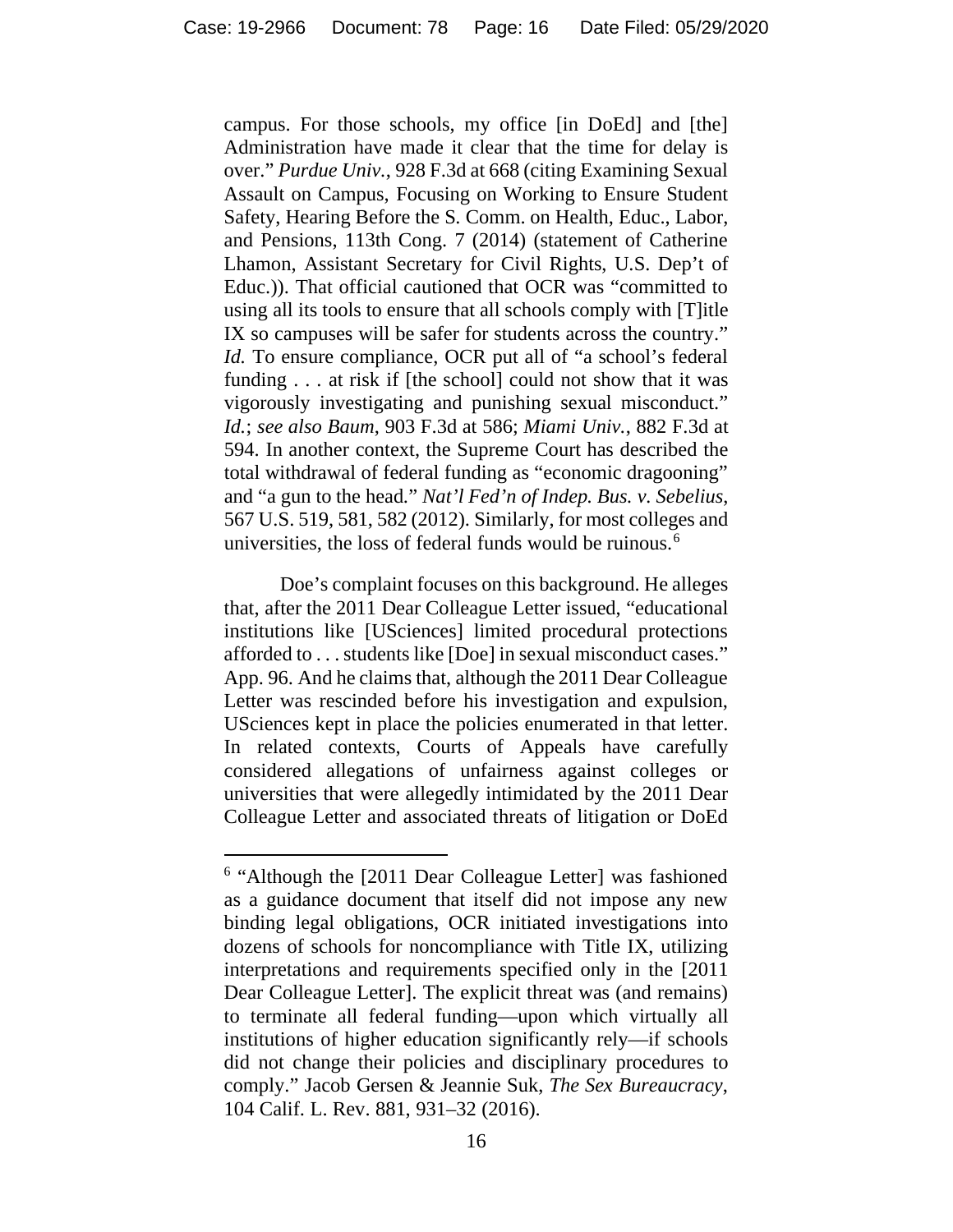scrutiny. *See, e.g.*, *Purdue Univ.*, 928 F.3d at 668; *Baum*, 903 F.3d at 586; *Miami Univ.*, 882 F.3d at 594; *cf. Columbia Univ.*, 831 F.3d at 58 (recognizing plausibility of allegations that university acted with bias because of public criticism of its handling of Title IX claims). The backdrop of Doe's complaint informs our consideration of the fairness that USciences promises students accused of sexual misconduct.

**1**

Procedural fairness is a well-worn concept. Pennsylvania courts have made clear that, at private universities, "basic principles of . . . fundamental fairness [are] adhered to [when] the students involved[ ] . . . [are] given notice of the charges and evidence against them, [are] allowed to be present and to participate in the hearing assisted by faculty, to call their own witnesses and to cross-examine the witnesses against them, and [are] fully apprised of the findings of the [h]earing [p]anel." *Psi Upsilon of Phila. v. Univ. of Pa.*, 591 A.2d 755, 758 (Pa. Super. Ct. 1991)*.*

In other private-university cases, Pennsylvania courts have similarly determined that fairness includes the chance to cross-examine witnesses and the ability to participate in a live, adversarial hearing during which the accused may present evidence and a defense. In *Boehm*, the court held that the private university's disciplinary proceedings were "fundamentally fair" because the procedures included (1) giving notice of charges to the accused students; (2) presenting the accused students with the evidence against them; (3) allowing the accused students to be present for and to participate in a live hearing; (4) permitting the accused students to be assisted by a faculty adviser during the hearing; (5) allowing the cross-examination of witnesses; and (6) permitting the accused students to call their own witnesses. 573 A.2d at 582. And in *Reardon*, the court found that a private university provided the accused with a fair process by "provid[ing] for minimum procedural safeguards—notice, the admission of relevant testimony, the right to call witnesses and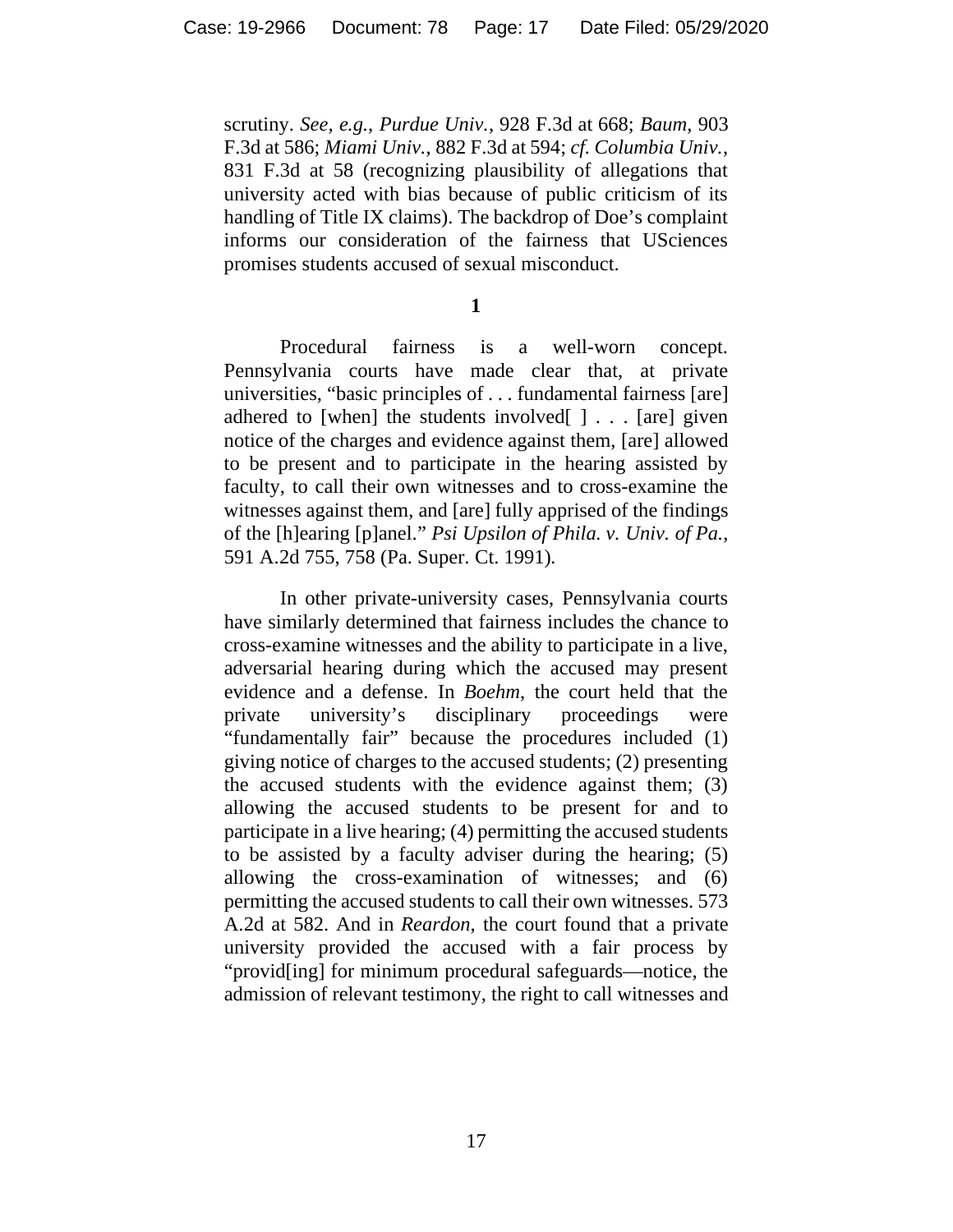present evidence, and the right to be represented by a member of the college community." 926 A.2d at 482.<sup>[7](#page-17-0)</sup>

In short, notions of fairness in Pennsylvania law include providing the accused with a chance to test witness credibility through some form of cross-examination and a live, adversarial hearing during which he or she can put on a defense and challenge evidence against him or her.

**2**

As a private university, USciences is not subject to the Constitution's due process guarantees. Nevertheless, we observe that federal notions of fairness in student disciplinary proceedings are consistent with those recognized in Pennsylvania's jurisprudence. They require, at a minimum, "rudimentary precautions against unfair or mistaken findings of misconduct and arbitrary exclusion from school." *Goss v. Lopez*, 419 U.S. 565, 581 (1975). And as in Pennsylvania, the basic elements of federal procedural fairness in a Title IX sexual-misconduct proceeding include a real, meaningful hearing and, when credibility determinations are at issue, the opportunity for cross-examination of witnesses. *See Purdue Univ.*, 928 F.3d at 663–64 (holding that, among other things, procedural fairness requires "a hearing [to] be a real one, not a sham or pretense" and some "attempt to examine [the accuser's] credibility" (citation omitted)); *Baum*, 903 F.3d at 581 (holding that procedural fairness means that "(1) if a student is accused of misconduct, the university must hold some sort of hearing before imposing a sanction as serious as expulsion or suspension, and (2) when the university's determination turns on the credibility of the accuser, the accused, or witnesses, that hearing must include an opportunity for cross-examination").

<span id="page-17-0"></span><sup>7</sup> Consistent with Pennsylvania's private-university decisions, the Pennsylvania Administrative Code requires universities in the State System of Higher Education to adopt procedures that guarantee a hearing with "[a]n opportunity for submission of written, physical and testimonial evidence and for reasonable questioning of witnesses by both parties." 22 Pa. Code § 505.3; *see also Ruane v. Shippensburg Univ.*, 871 A.2d 859, 862 (Pa. Commw. Ct. 2005).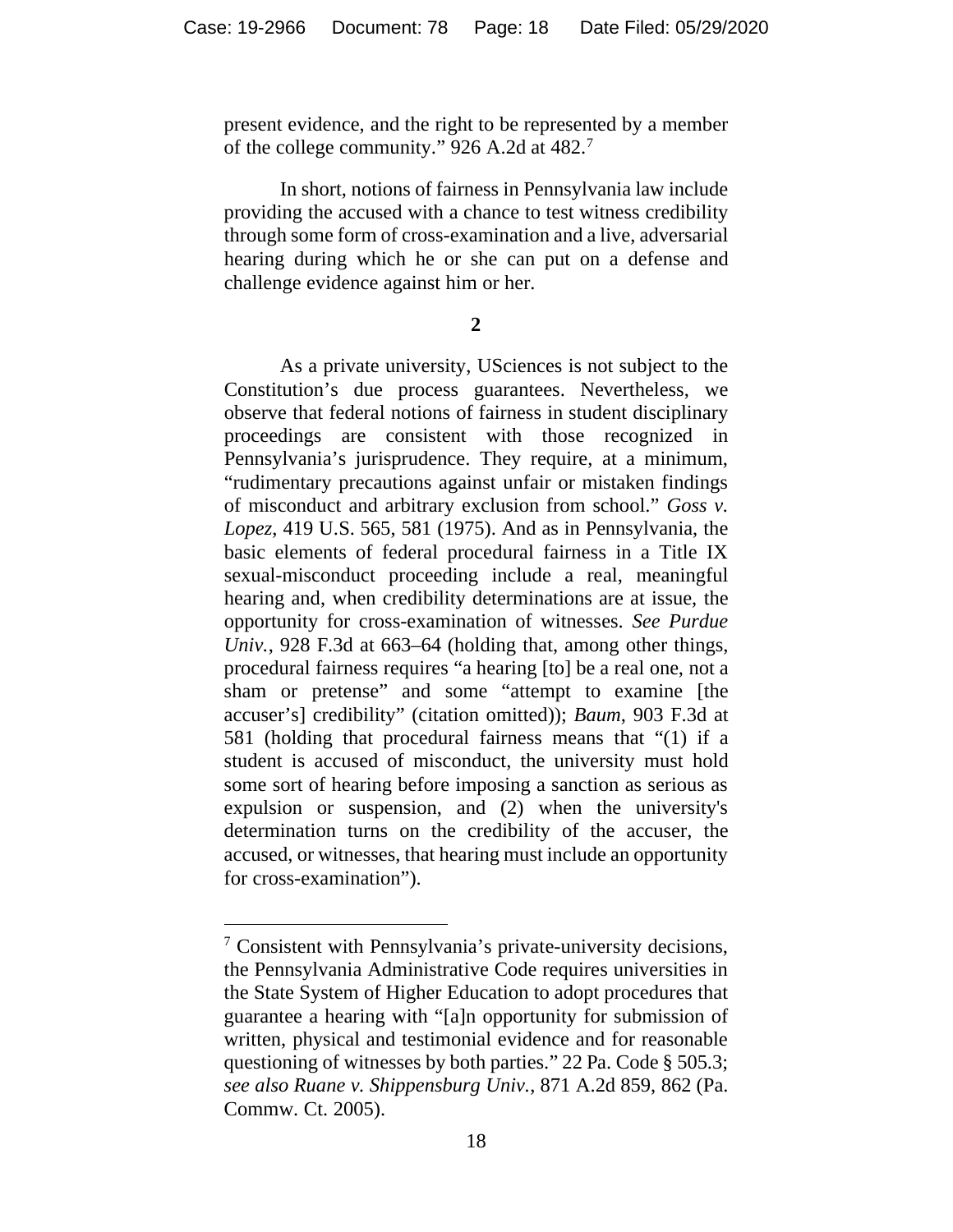\* \* \*

We hold that USciences's contractual promises of "fair" and "equitable" treatment to those accused of sexual misconduct require at least a real, live, and adversarial hearing and the opportunity for the accused student or his or her representative to cross-examine witnesses—including his or her accusers.<sup>[8](#page-18-0)</sup> We do not, however, attempt to prescribe the exact method by which a college or university must implement these procedures.

**C**

We now consider whether Doe plausibly alleges that USciences failed to provide him fairness. In his complaint, Doe claims that "[t]he conduct of the entire process . . . violat[ed] the guarantees of fundamental fairness and fair and impartial hearing." App. 114. Doe also alleges that he "was prohibited from confronting his accusers" and that he "was not allowed to have a hearing before a panel." *Id.* In particular, Doe alleges that the sexual assault claims against him hinged on credibility and so, without a hearing, the charges went unexamined in a meaningful way. From these allegations, we draw the reasonable inference that USciences failed to provide Doe a fair, equitable investigation and resolution process. In other words, Doe plausibly alleges that USciences deprived him of fairness because he never received a chance to cross-examine witnesses or any sort of real, live, and adversarial hearing.

USciences argues that, under Pennsylvania law, it need not provide Doe with a "full-dress judicial hearing." Appellee's Br. at 31. We agree. Basic fairness in this context does not demand the full panoply of procedural protections available in courts. But it does include the modest procedural protections of a live, meaningful, and adversarial hearing and the chance to test witnesses' credibility through some method of cross-examination.

<span id="page-18-0"></span><sup>8</sup> Doe does not allege that USciences failed to provide him fairness by employing the preponderance-of-the-evidence standard to adjudicate charges of sexual assault, so we do not address that question.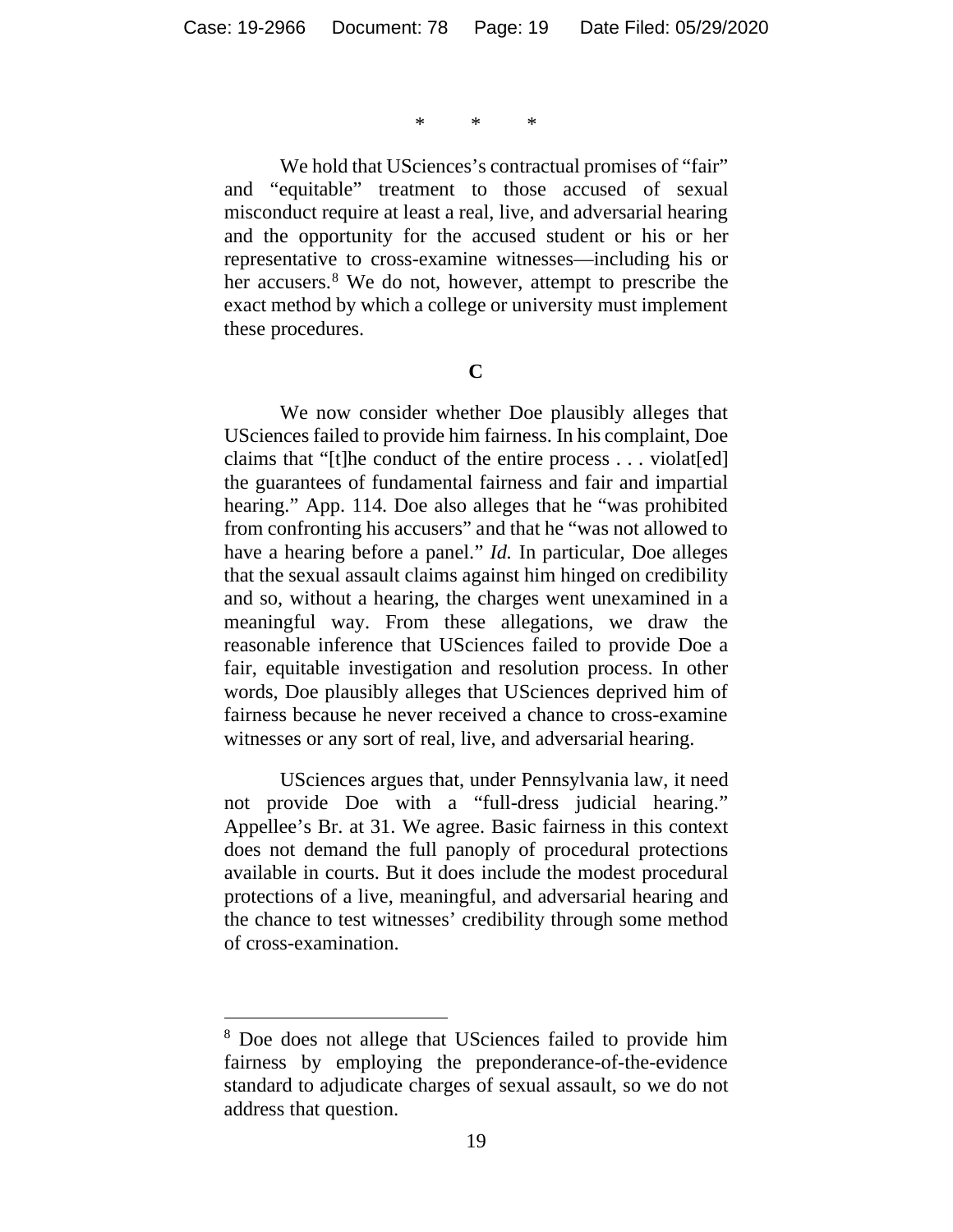USciences also claims that the procedures outlined in the Student Handbook and the Policy satisfy the requirements of basic fairness because Doe had a chance to be heard by the investigator and received other procedural protections. The District Court accepted this argument, concluding that Doe received a fair and equitable process because USciences afforded him the following procedural protections:

> (1) the time, date, sexual nature, and locations of the alleged incidents, as well as the identities of his accusers; (2) more than one opportunity to review the witness statements attached to the Report; (3) more than one opportunity to defend himself before the investigator, including the opportunity to provide *an additional statement* to her after reviewing the investigator's preliminary report; (4) the benefit of an administrative panel, distinct from the investigator, to determine his punishment, and yet another administrative panel to review his appeal of the initial panel's determination: and (5) the opportunity to identify witnesses in his defense—a right which he exercised with such alacrity that seven of the ten total witnesses (excluding Roes 1 & 2) were people *Doe identified*[.]

App. 22–23 (emphasis in original) (citations omitted). USciences therefore argues that the process it provided Doe its implementation of the single-investigator model—is fair.

To be sure, the investigator listened to Doe during her two interviews with him. But USciences did not provide Doe a real, live, and adversarial hearing. Nor did USciences permit Doe to cross-examine witnesses—including his accusers, Roe 1 and Roe 2. As we explained above, basic fairness in the